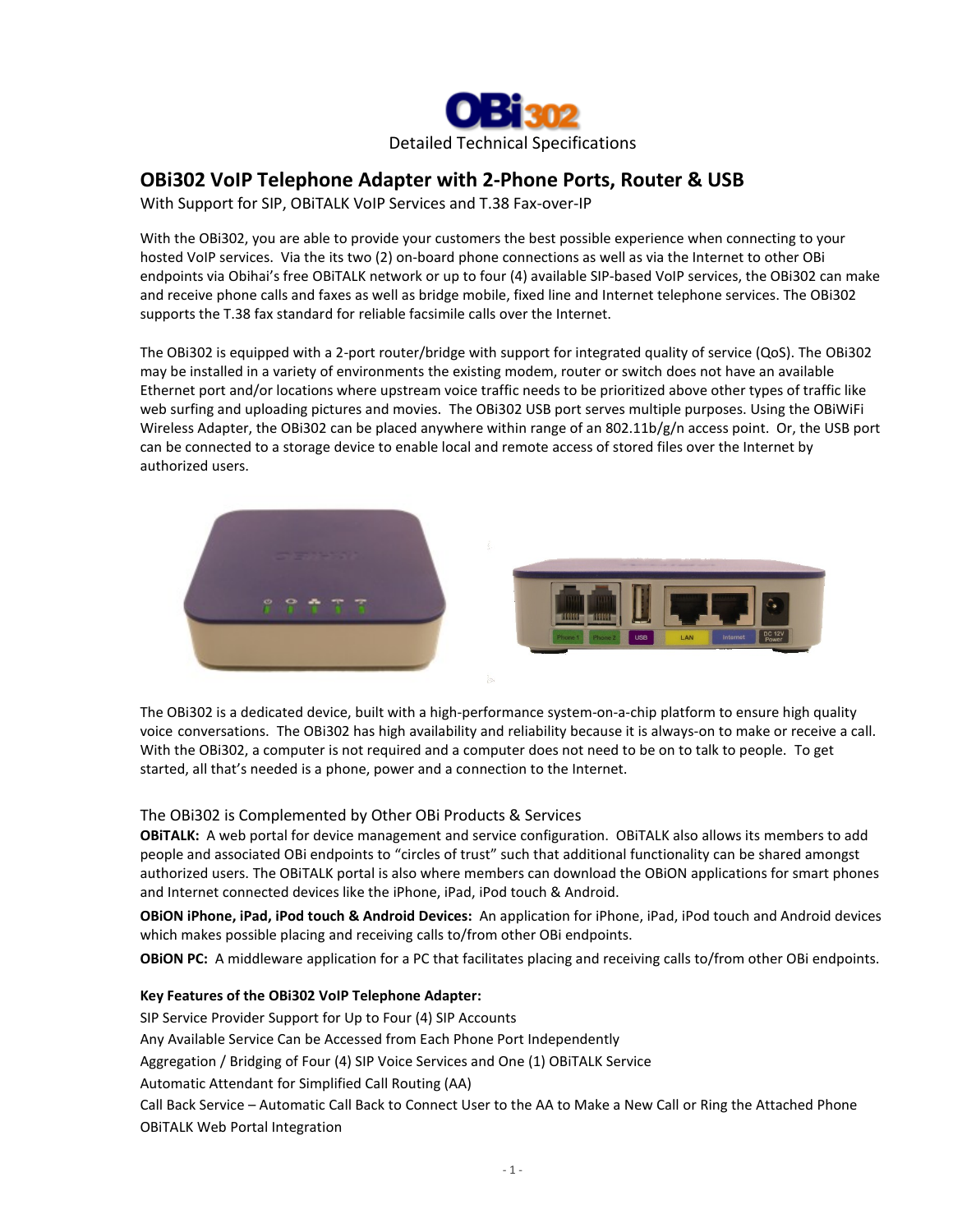- Configuration and Management of OBi Endpoints
- Download OBi Client Applications for Smart Phones, Internet Devices & PCs
- Creating & Joining Circles of Trust So You Can Share Your OBi
- Setting Up Your OBi Endpoint Speed Dial Directory

Configurable to Work with Any SIP Compliant Internet Telephone Service Analog Phone Impedance Agnostic

Robust Telephony Features:

- Caller ID Name & Number
- **•** Call Waiting
- Message Waiting Indication Visual and Tone Based
- Speed Dialing of 99 OBi Endpoints or Numbers
- Three Way Conference Calling with Local Mixing
- Hook Flash Event Signaling
- Call Forward Unconditional
- Call Forward on Busy
- Call Forward on No Answer
- Call Transfer
- Anonymous Call
- Block Anonymous Call
- Do Not Disturb
- Call Return
- **•** Repeat Dialing

#### Powerful Call Routing & Voice Service Features:

- SIP Support for Voice and Fax Over IP (T.38 and G.711 pass-thru) from Internet Telephony Service Providers
- OBiTALK Managed VoIP Network for OBi Endpoint Devices & Applications
- High Quality Voice Encoding Using G.711, G.726, G.729, iLBC Algorithms
- Recursive Digit Maps & Associated Call Routing (Outbound, Inbound)

#### **General**

| <b>Brand</b>      | <b>Obihai</b><br><b>Browse Obihai Devices</b> |
|-------------------|-----------------------------------------------|
| Manufacturer      | Obihai                                        |
| Hardware Designer | Obihai Technology, Inc.                       |
| Model Name        | OBi302                                        |
| Release Date      | June 2012                                     |
|                   |                                               |

# **Microprocessor**

| Width of Machine Word | 32 bit |
|-----------------------|--------|
| Instruction Set       | ARM    |

#### **FXS SLIC (Subscriber Line Integrated Circuit): Phone 1 / Phone 2**

| <b>Ringer Specifications</b>                             | Ring Frequency: $14Hz - 68Hz$<br>Ring Waveform: Trapezoidal, Sinusoidal<br>Ring Voltage: $55v - 85v$                                                                                                                                                              |
|----------------------------------------------------------|-------------------------------------------------------------------------------------------------------------------------------------------------------------------------------------------------------------------------------------------------------------------|
| Maximum Ring Load                                        | 5 REN (Ringer Equivalence Number)                                                                                                                                                                                                                                 |
| <b>FXS (PHONE Port)</b><br><b>Configuration Settings</b> | Recursive Digit Map & Associated Outbound Call Routing<br>On-Hook Tip Ring Voltage: 30v - 52v<br>Off-Hook Current Max: 15mA - 45mA<br>Impedance: 12 Independent Settings<br>DTMF Playback Level: -90 dBm - 3dBm<br>Caller ID Method: Bellcore, ETSI (FSK or DTMF) |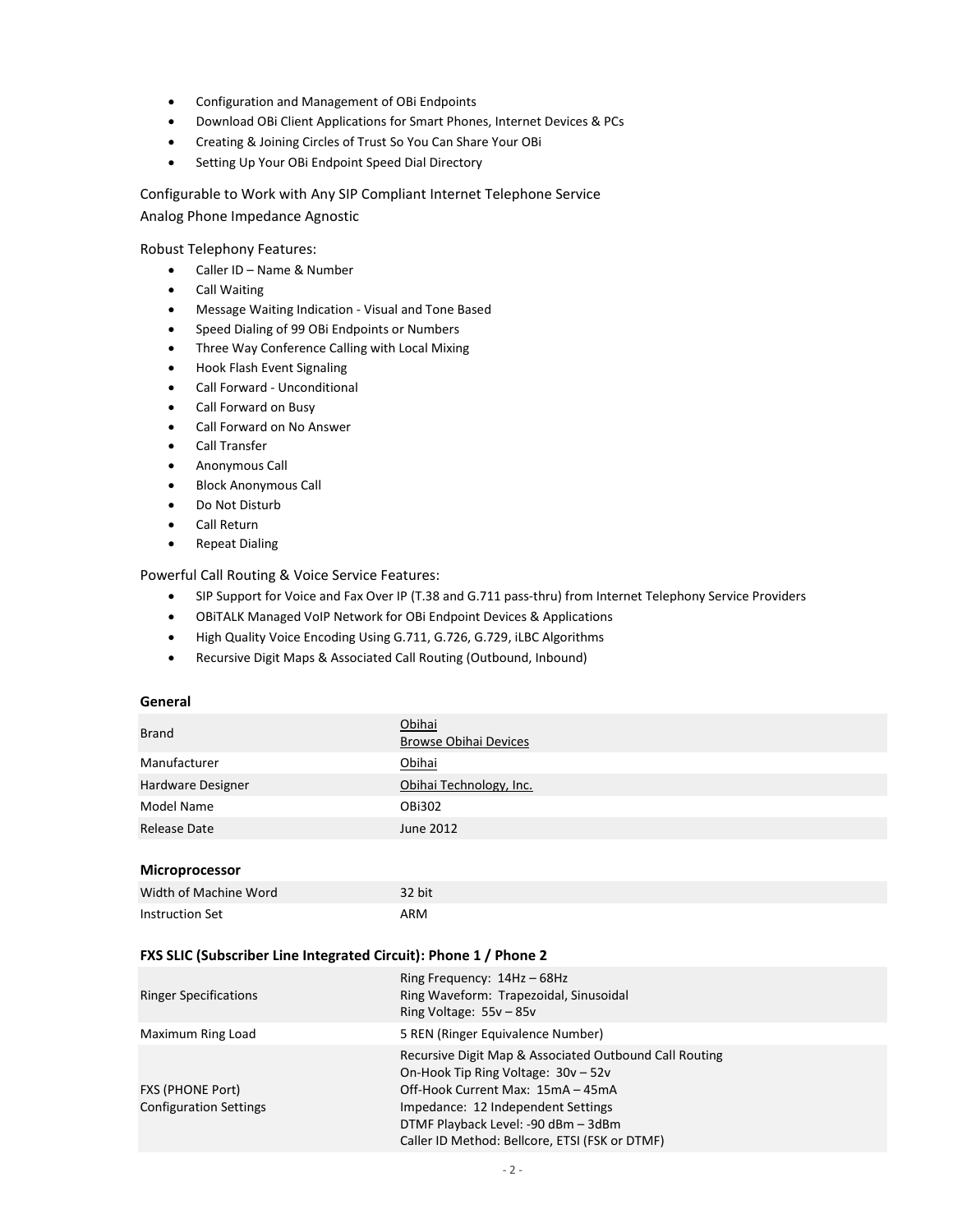Caller ID Trigger (Before / After First Ring, Polarity Reversal) Channel Tx Gain: -12dB to 6 dB at 1 dB Resolution Channel Rx Gain: 12dB to 6 dB at 1 dB Resolution Silence Detect Sensitivity Hook Flash Time Max Hook Flash Time Min CPC Delay Time CPC Duration Idle Polarity Connect Polarity

# **Management – Configuration**

| Local Access Interface            | IVR, Web Page – Password Protected (Admin & User Level Log-in)                                                                                                                                                                                                                                                                                                                                                                                                                                                                                                    |
|-----------------------------------|-------------------------------------------------------------------------------------------------------------------------------------------------------------------------------------------------------------------------------------------------------------------------------------------------------------------------------------------------------------------------------------------------------------------------------------------------------------------------------------------------------------------------------------------------------------------|
| Remote Access Interface           | Syslog (Multi-Level Granularity), Invokable via SIP Notify, Web, Provisioning                                                                                                                                                                                                                                                                                                                                                                                                                                                                                     |
| Device Web Page Standard          | HTTP v1.1, XML v1.0                                                                                                                                                                                                                                                                                                                                                                                                                                                                                                                                               |
| <b>Remote Provisioning</b>        | XML via TFTP or HTTP, TR069 / TR104                                                                                                                                                                                                                                                                                                                                                                                                                                                                                                                               |
| Secure Remote Provisioning        | SSL via HTTPS, Encrypted XML via HTTP or TFTP – Dedicated User Name & Password                                                                                                                                                                                                                                                                                                                                                                                                                                                                                    |
| Secure Remote Firmware Update     | Encrypted Binary File via TFTP or HTTP + Dedicated User Name & Password                                                                                                                                                                                                                                                                                                                                                                                                                                                                                           |
| Customization                     | OBI-ZT: Obihai Zero-Touch Automatic Customization & Configuration **                                                                                                                                                                                                                                                                                                                                                                                                                                                                                              |
| Call History (CDRs)               | Call Detail Records on OBi Web Page, Export to XML                                                                                                                                                                                                                                                                                                                                                                                                                                                                                                                |
| <b>LED Indications</b>            | Power, Device Status, Upgrade Progress Status, Ethernet Activity, PHONE Status                                                                                                                                                                                                                                                                                                                                                                                                                                                                                    |
| <b>RTP Statistics</b>             | RTP Transport Type<br>Audio Codec Type (Tx/Rx)<br>RTP Packetization - ms (Tx/Rx)<br>RTP Packet Count (Tx/Rx)<br>RTP Byte Count (Tx/Rx)<br>Peer Clock Differential Rate - PPM<br>Packets In Jitter Buffer<br>Packets Out-Of-Order<br>Packets Interpolated<br>Packets Late (Dropped)<br>Packets Lost<br>Packet Loss Rate %<br>Packet Drop Rate %<br>Jitter Buffer Length - ms<br>Received Interarrival Jitter - ms<br><b>DTMF Digits Received</b><br>Jitter Buffer Underruns<br>Jitter Buffer Overruns<br>Sequence Number Discontinuities<br>Skew Compensation - ms |
| Session Information               | <b>SIP Session Status</b><br><b>OBITALK Status</b><br>Phone Port Status (Phone 1 and Phone 2)                                                                                                                                                                                                                                                                                                                                                                                                                                                                     |
| Primary SIP Service Set-Up Wizard | Dedicated Device Web Page for Quick ITSP Account Set-Up                                                                                                                                                                                                                                                                                                                                                                                                                                                                                                           |
| System Settings Back-Up / Restore | Save & Restore Configuration via XML file to / from a Local Folder                                                                                                                                                                                                                                                                                                                                                                                                                                                                                                |
| <b>Security</b>                   |                                                                                                                                                                                                                                                                                                                                                                                                                                                                                                                                                                   |
| Local Access Interface            | <b>IVR Password</b>                                                                                                                                                                                                                                                                                                                                                                                                                                                                                                                                               |
| Remote Access Interface           | User Name & Password Access via HTTP, TFTP - HTTPS                                                                                                                                                                                                                                                                                                                                                                                                                                                                                                                |
| Device Web Page Standard          | HTTP v1.1, XMLv1.0                                                                                                                                                                                                                                                                                                                                                                                                                                                                                                                                                |
| Secure Remote Provisioning        | TFTP, HTTP, HTTPS                                                                                                                                                                                                                                                                                                                                                                                                                                                                                                                                                 |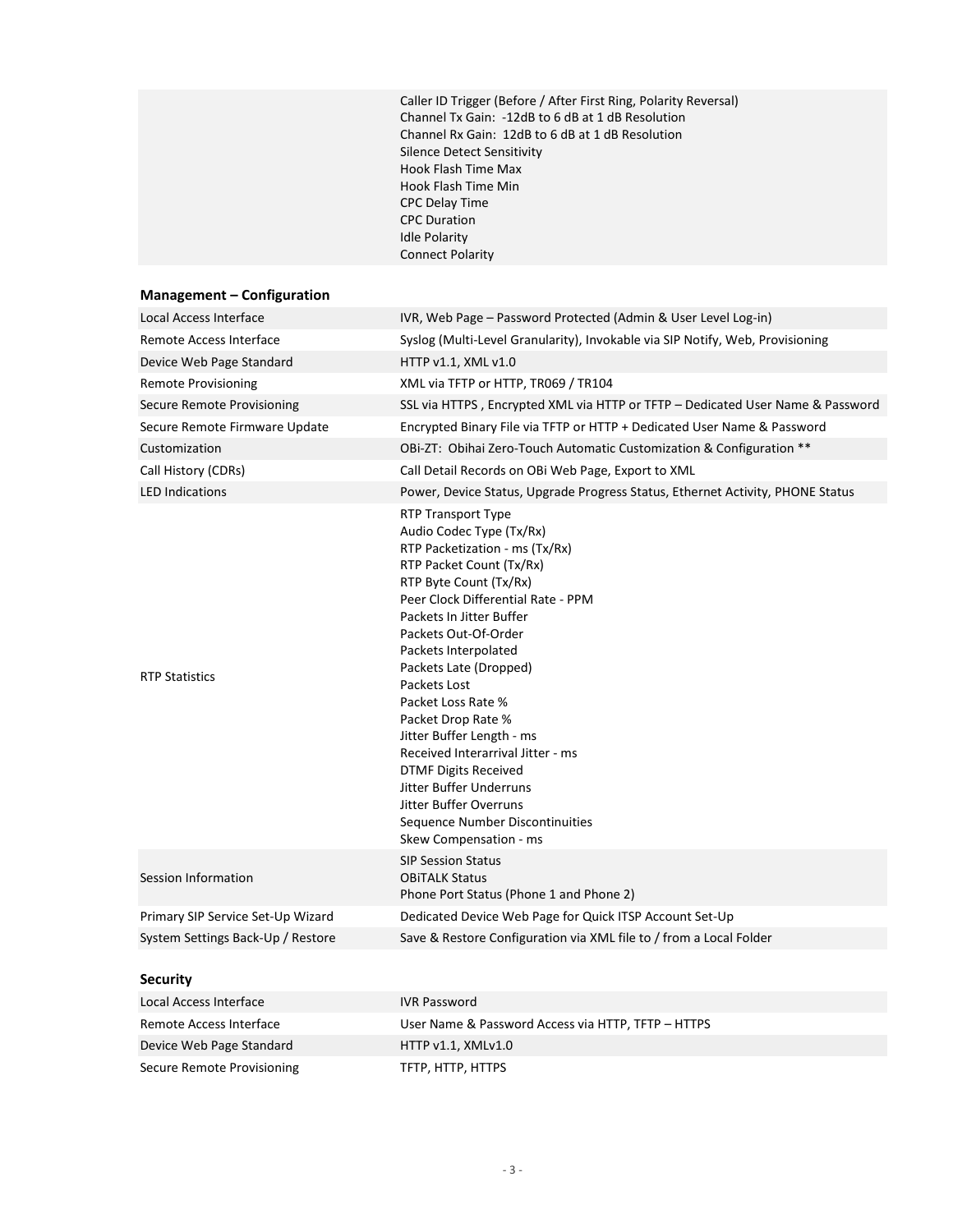## **Network – Application Details**

|                 | MAC Address (IEEE 802.3)                                                         |
|-----------------|----------------------------------------------------------------------------------|
|                 | <b>UDP (RFC 768)</b>                                                             |
|                 | <b>TCP (RFC 793)</b>                                                             |
|                 | IP version 4 (RFC 791) – Static IP and DHCP Support                              |
|                 | <b>ICMP (RFC 792)</b>                                                            |
|                 | ARP - Address Resolution Protocol                                                |
|                 | Domain Name System (DNS) A Records (RFC 1706) & SRV Records (RFC 2782)           |
|                 | RTP (RFC 1889, 1890)                                                             |
|                 | <b>RTCP (RFC 1889)</b>                                                           |
|                 | DHCP Client (RFC 2131)                                                           |
|                 | LAN (Computer) Port May be Configured as a Router or Bridge                      |
|                 | DHCP Server (RFC 2131)                                                           |
|                 | <b>DHCP Client Reservation</b>                                                   |
|                 | PPPoE (Point-to-Point Protocol over Ethernet) client (RFC 2516)                  |
|                 | <b>MAC Address Cloning</b>                                                       |
|                 | Port Forwarding                                                                  |
|                 | DiffServ (RFC 2475) - Independently Configured: Service, SIP & Media             |
| Data Networking | ToS (RFC 791, 1349) - Independently Configured: Service, SIP & Media             |
|                 | VLAN Tagging (802.1p) - Independently Configured: Service, SIP & Media           |
|                 | SNTP (RFC 2030) - Primary & Secondary NTP Servers                                |
|                 | Firewall with:                                                                   |
|                 | - DRDOS Attack Protection                                                        |
|                 | - VPN Pass Through                                                               |
|                 | - NAT Redirection                                                                |
|                 | DMZ Mode                                                                         |
|                 | <b>QoS Features</b>                                                              |
|                 | - Upstream Data Rate Allocation                                                  |
|                 | - Highest Priority (Voice) Bandwidth Allocation                                  |
|                 | - Priority Class Assignments (4) for Bandwidth Allocation                        |
|                 | - DiffServ Code Point (DSCP) to Priority Class Mapping                           |
|                 | <b>VPN Pass-Thru</b>                                                             |
|                 | - IPsec ESP (IP Security encapsulating security payload)                         |
|                 | - PPTP (Point-to-Point Tunneling Protocol)                                       |
|                 | - L2TP (Layer 2 Tunneling Protocol)                                              |
|                 |                                                                                  |
|                 | Four (4) Service Provider Configuration Profile Assignments (ITSP 1-4)           |
|                 | Four (4) Service /Trunk Subscription Profile Assignments (SP 1-4)                |
|                 | SIPv2 (RFC 3261, 3262, 3263, 3264)<br>SIP over UDP                               |
|                 | SIP over TCP                                                                     |
|                 |                                                                                  |
|                 | SIP over TCP with TLS                                                            |
|                 | 4 SIP Service Provider Service Sessions – Concurrent Operation                   |
|                 | 2 OBITALK Service Sessions                                                       |
|                 | SIP Proxy Redundancy - Local or DNS Based SVR, Primary & Secondary Fallback List |
|                 | <b>Restrict Source IP Address</b>                                                |
|                 | Maximum Number of Sessions - Independent per Service                             |
|                 | Trunk Groups (4)                                                                 |
|                 | Voice Gateway - Direct Dialing (8)                                               |
|                 | G.711 A-Law (64 kbps)                                                            |
| VolP            | G.711 $\mu$ -Law (64 kbps)                                                       |
|                 | G.726 (32 kbps)                                                                  |
|                 | G.729a (8 kbps)                                                                  |
|                 | iLBC (13.3, 15.2 kbps)                                                           |
|                 | Codec Pre-selection Code                                                         |
|                 | Voice Processing per SIP Service - TX/RX Audio Gain, Echo Cancellation           |
|                 | Adjustable Audio Frames per Packet                                               |
|                 | <b>Codec Name Assignment</b>                                                     |
|                 | Codec Profile per SIP SP (2) & OBITALK Service                                   |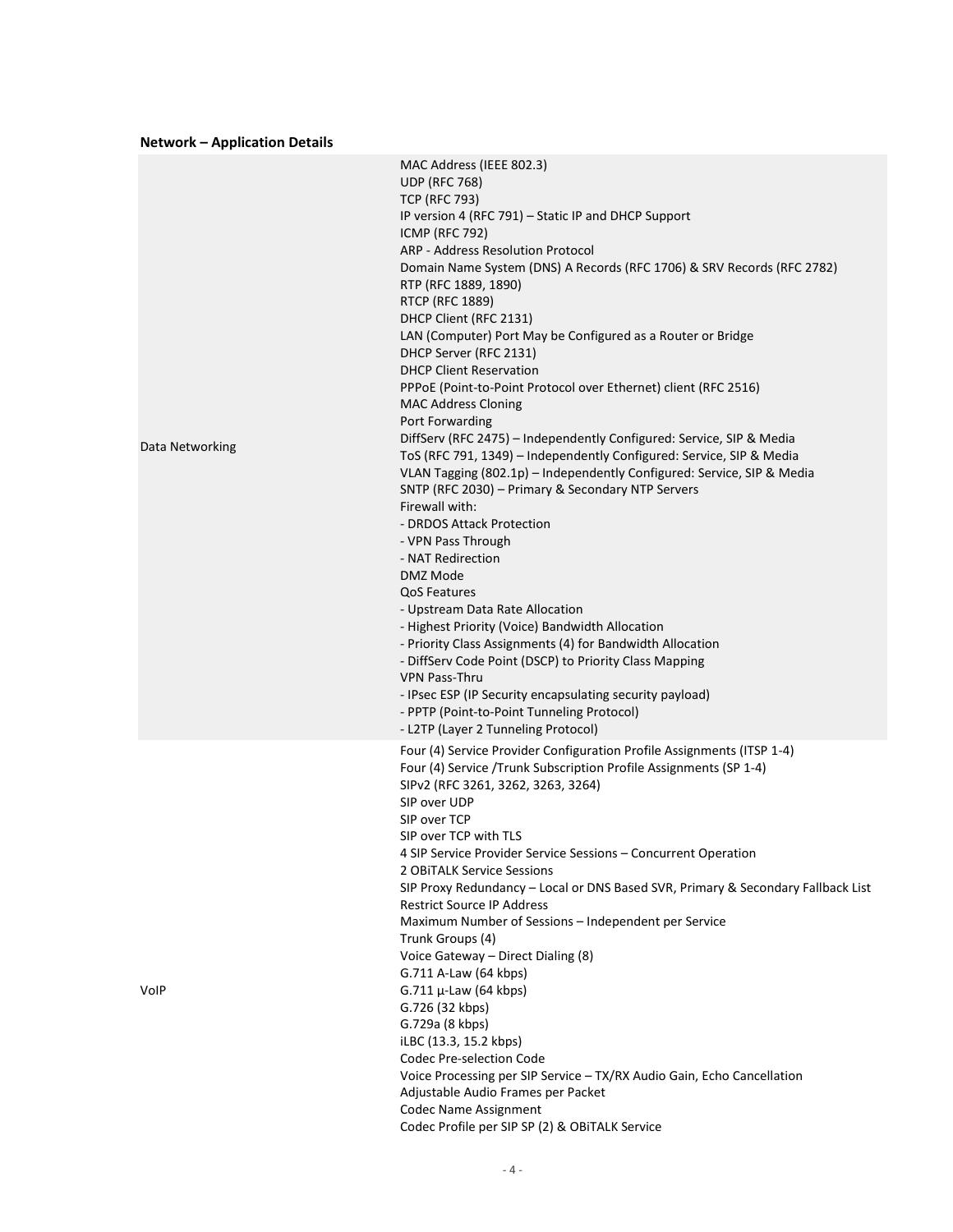| VoIP cont.                 | Dynamic Audio Payload<br>Packet Loss Concealment<br>Jitter Buffer (Adaptive)<br><b>STUN</b><br>ICE<br>SUBSCRIBE / NOTIFY Framework (RFC 3265)<br><b>NOTIFY Dialog, Line Status</b><br><b>SUBSCRIBE Message Summary</b><br>VoIP NAT Interworking<br><b>DATE Header Support</b><br>Remote-Party-ID (RPID)<br>P-Asserted-Identity (PAID)<br>RTP Statistics in BYE Message<br>Media Loopback Support                                                                                                                                                                                                                                                                                                                                                                                                                                                                                                                                                                                                                                                                                                                                                                                                                                                                                                                                                                                                                                                                                                                                                                                                                                                                                                                                                              |
|----------------------------|---------------------------------------------------------------------------------------------------------------------------------------------------------------------------------------------------------------------------------------------------------------------------------------------------------------------------------------------------------------------------------------------------------------------------------------------------------------------------------------------------------------------------------------------------------------------------------------------------------------------------------------------------------------------------------------------------------------------------------------------------------------------------------------------------------------------------------------------------------------------------------------------------------------------------------------------------------------------------------------------------------------------------------------------------------------------------------------------------------------------------------------------------------------------------------------------------------------------------------------------------------------------------------------------------------------------------------------------------------------------------------------------------------------------------------------------------------------------------------------------------------------------------------------------------------------------------------------------------------------------------------------------------------------------------------------------------------------------------------------------------------------|
| Telephony                  | Configurable Contact List (Inbound Call Routing)<br>Automatic Attendant (English) with Configurable Answer Delay<br>PIN Access Control to AA (Up to 4 PINs)<br>Recursive Digit Map for Call Routing (AA, Phone, Voice Gateways, Trunk Groups)<br>AA Configurable Outbound Call Routing Rule<br>SIP Service Configurable Inbound Call Routing Rule (2)<br>Direct / Single-Stage Dialing (Route to Voice Gateway)<br>Fax Pass Through (G.711)<br>T.38 Fax Relay for Real-Time Fax over IP<br>Modem Pass Through (G.711)<br>In-Band DTMF (G.711)<br>Out of Voice Band DTMF (RFC 2833)<br>Out of Voice Band DTMF (INFO Method)<br><b>Call Progress Tone Generation</b><br>Tone Profile per SIP SP and OBITALK service<br>Ring Profile per SIP SP and OBITALK service<br>Star Code Profile per SIP SP and OBITALK service<br><b>Full Duplex Audio</b><br>G.165, 168 Echo Cancelation<br>VAD - Voice Activity Detection<br>Silence Suppression<br><b>Comfort Noise Generation</b><br>Three Way Conference Calling with Local Mixing<br>Hook Flash Event Signaling<br>Flash Hook Timer<br>Caller ID - Name & Number per Bellcore, ETSI and DTMF<br>MWI-Message Waiting Indicator<br>Visual Message Waiting Indication (VMWI)<br>Daylight Savings Time Support - North & South Hemispheres<br>Caller ID Enable /Disable<br>Caller ID Number<br>Caller ID Name (Alphanumeric)<br>Caller ID Spoofing (OBITALK Calling)<br><b>Call Waiting</b><br><b>Maximum Session Control</b><br>Call Forward - Unconditional<br>Call Forward on Busy<br>Call Forward on No Answer (Ring Count Configurable)<br>Call Transfer Enable / Disable<br>Anonymous Call Block<br>Anonymous Call<br>Do Not Disturb<br>Call Return<br><b>Repeat Dialing</b><br>Configurable Call Progress Tone |
| <b>Call Progress Tones</b> | Call Progress Tone Profiles (2)<br>Dial Tone                                                                                                                                                                                                                                                                                                                                                                                                                                                                                                                                                                                                                                                                                                                                                                                                                                                                                                                                                                                                                                                                                                                                                                                                                                                                                                                                                                                                                                                                                                                                                                                                                                                                                                                  |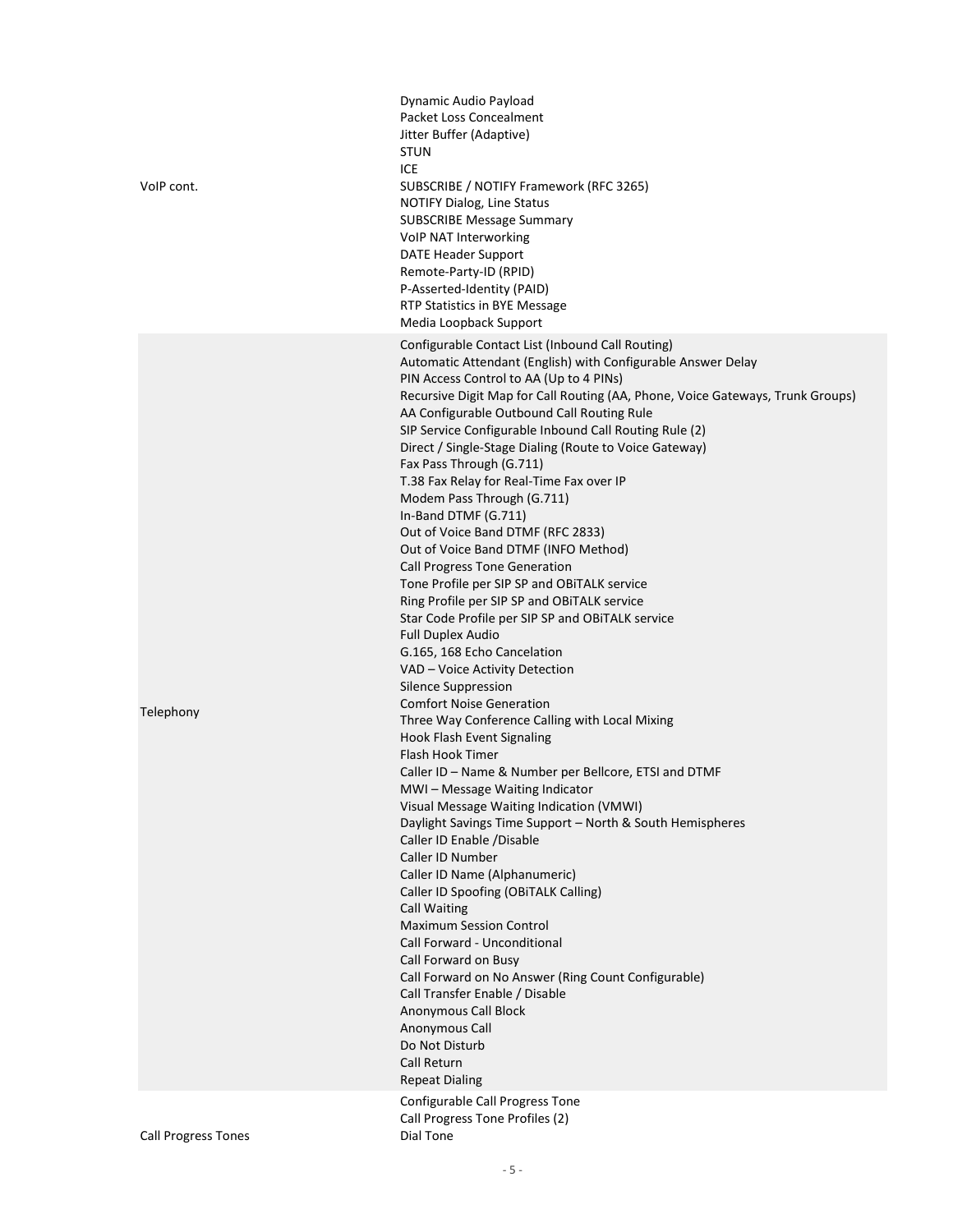| Call Progress Tones cont.      | <b>Busy Tone</b><br><b>Ringback Tone</b><br><b>Reorder Tone</b><br><b>Confirmation Tone</b><br><b>Holding Tone</b><br>Second Dial Tone<br><b>Stutter Tone</b><br><b>Howling Tone</b><br>Prompt Tone<br><b>Call Forwarded Tone</b><br><b>Conference Tone</b><br>SIT Tones (1-4)<br>Ringing & Call Waiting Tone Configuration<br>Ring Patterns (10) - Configurable<br>Call Waiting Tone Patterns (10) - Configurable<br>Call Waiting Tone Pattern Profiles (2)                                                                                                                                                                                                                                                     |
|--------------------------------|------------------------------------------------------------------------------------------------------------------------------------------------------------------------------------------------------------------------------------------------------------------------------------------------------------------------------------------------------------------------------------------------------------------------------------------------------------------------------------------------------------------------------------------------------------------------------------------------------------------------------------------------------------------------------------------------------------------|
| <b>Star Code Configuration</b> | <b>Configurable Start Codes</b><br>Star Code Profiles (2)<br>Redial<br><b>Call Return</b><br><b>Activate Block Caller ID</b><br>Deactivate Block Caller ID<br><b>Block Caller ID Once</b><br><b>Unblock Caller ID Once</b><br>Activate Call Forwarding (All Calls)<br>Deactivate Call Forwarding (All Calls)<br>Activate Call Forward on Busy<br>Deactivate Call Forward on Busy<br>Activate Call Forward on No Answer<br>Deactivate Call Forward on No Answer<br>Activate Block Anonymous Calls<br>Deactivate Block Anonymous Calls<br><b>Activate Call Waiting</b><br><b>Deactivate Call Waiting</b><br>Activate Do Not Disturb<br>Deactivate Do Not Disturb<br>Activate Repeat Dial<br>Deactivate Repeat Dial |

# **Interfaces & Indicator Lights**

| Internet (WAN)         | 1 x 10/100BaseT Ethernet Port (802.3)                                                |
|------------------------|--------------------------------------------------------------------------------------|
| LAN                    | 1 x 10/100BaseT Ethernet Port (802.3)                                                |
| Phone (FXS)            | 2 x RJ-11 FXS Analog Phone Ports                                                     |
| <b>USB</b>             | USB 2.0 (For use with OBIWIFI, ObiBT and Storage Devices)                            |
| <b>Reset Button</b>    | Yes – Located on Bottom of Case                                                      |
| <b>LEDS</b>            | 5 - Power/Status, Ethernet Activity (WAN), Ethernet Activity (LAN), Phone 1, Phone 2 |
| <b>LED Indications</b> | Power On, Status, Upgrade in Progress Status, Packet RX/TX, Phone Port Status        |

#### **Certifications**

| FCC Part 15     | $Yes - Class B$     |
|-----------------|---------------------|
| A-Tick          | Future              |
| CE              | Yes                 |
| <b>ICES-003</b> | Yes                 |
| RoHS            | Yes                 |
| WEEE            | Yes                 |
| UL/cUL          | Yes - Power Adapter |